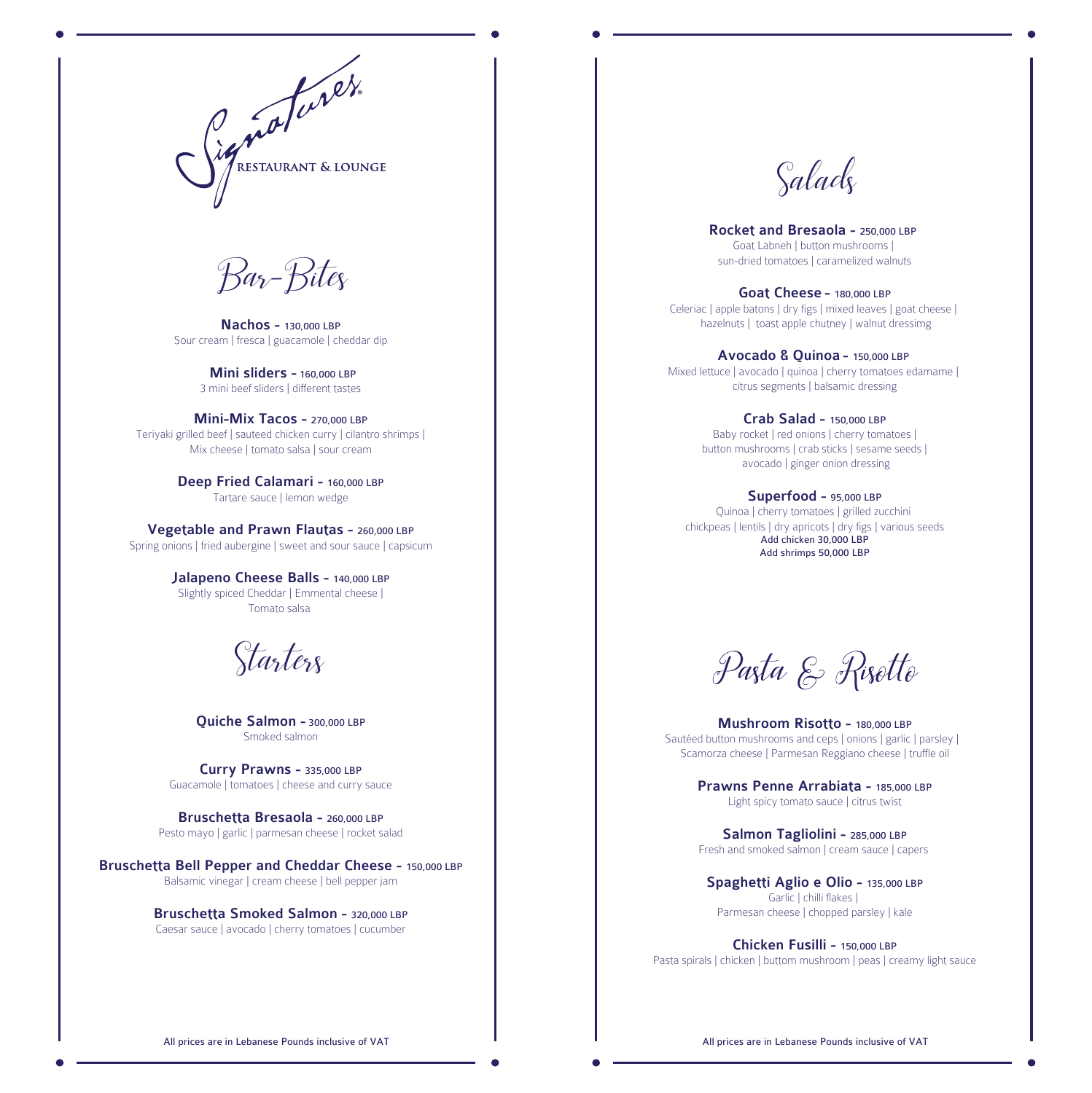*Main Course* Strawberry Tart - 95,000 LBP

Roasted Salmon - 470,000 LBP Lentils | cherry tomatoes | spring onions | rocket pesto

Seared Sea Bream & Sautéed Squid - 285,000 LBP Lemon quinoa risotto | sautéed spinach | Bouillabaisse dressing

Lamb Confit - 500,000 LBP Potato "roties" | broccolis | carrots | Madeira wine sauce

> Beef Bourguignon - 370,000 LBP Slowly cooked stew in red wine sauce | lardoons | onion petals | parsley potatoes

BonB Burger - 200,000 LBP Mushrooms | goat cheese | caramelized beetroots | pesto mayonnaise | French fries

Catchy Burger- 180,000 LBP Sliced chicken breast | avocado | ranch dressing | French fries

Fricassée of Chicken with Pesto Cream - 200,000 LBP Vegetable Barigoule | mashed potatoes

From the Grill

Steak Frites 650 000 LBP

Australian Prime Tenderloin - 220g 1 100 000 LBP

> Australian Rib Eye - 250g 1 200 000 LBP

> > Garnish

Tomato provençale | roasted garlic cloves | balsamic mushrooms

Your choice of sauce

Mushroom | green pepper | zaatar Béarnaise

Sweet dough filled with almond cream | white chocolate | pistachio chantilly | fresh strawberries

> Chocolate Browny - 100,000 LBP With nuts, served with vanilla ice cream

> > Crême Brulée - 95,000 LBP Flavored with vanilla ice cream

Chocolate Fondant - 110,000 LBP Served with vanilla ice cream

> Sliced Fruits - 85,000 LBP Assortment of seasonal fruits

Homemade Sorbet & Ice Cream - 40,000 LBP / 2 Scoops Vanilla | chocolate | strawberry | mango | your choice of seasonal sorbets

> BOB Pain Perdu - 80,000 LBP Brioche bread | caramel sauce | vanilla ice cream

*Signatures Cocktails*

Bourbon Coffee - 110,000 LBP Coffee infused bourbon | coffee liquor | chocolate bitters

Mexicano - 150,000 LBP Tequila | triple sec | lemon juice | fresh coriander | jalapeño | chilli flakes

BurjOnBay Passion - 160,000 LBP Vanilla infused vodka | tonka beans | lemon juice | passion fruit syrup | lychee liquor | fresh passion fruit

> Red Bulle-it - 120,000 LBP Rye | lemon juice | simple syrup| bitters| red wine

Cherry BOB - 160,000 LBP Gin | cherry liquor | lychee | chocolate liquor | mint | chocolate bitters

The Matcha - 160,000 LBP Spiced rum | matcha green tea syrup | grapefruit juice | lemon juice | hot pepper

Bee Ready - 140,000 LBP Berries infused vodka | white wine | orange bitters | honey | yellow chartreuse

My Boy - 130,000 LBP Tequila | crème de cassis | crème de cacao | lemon juice | aquafaba

Apple Poison - 140,000 LBP Ginger | lemon juice | cinnamon | turmeric syrup | gin infused apple | triple sec | apple

Floral mood - 140,000 LBP White rum | pineapple juice | elderflower juice | aperol | lemon juice | honey

All prices are in Lebanese Pounds inclusive of VAT **All prices are in Lebanese Pounds inclusive of VAT**